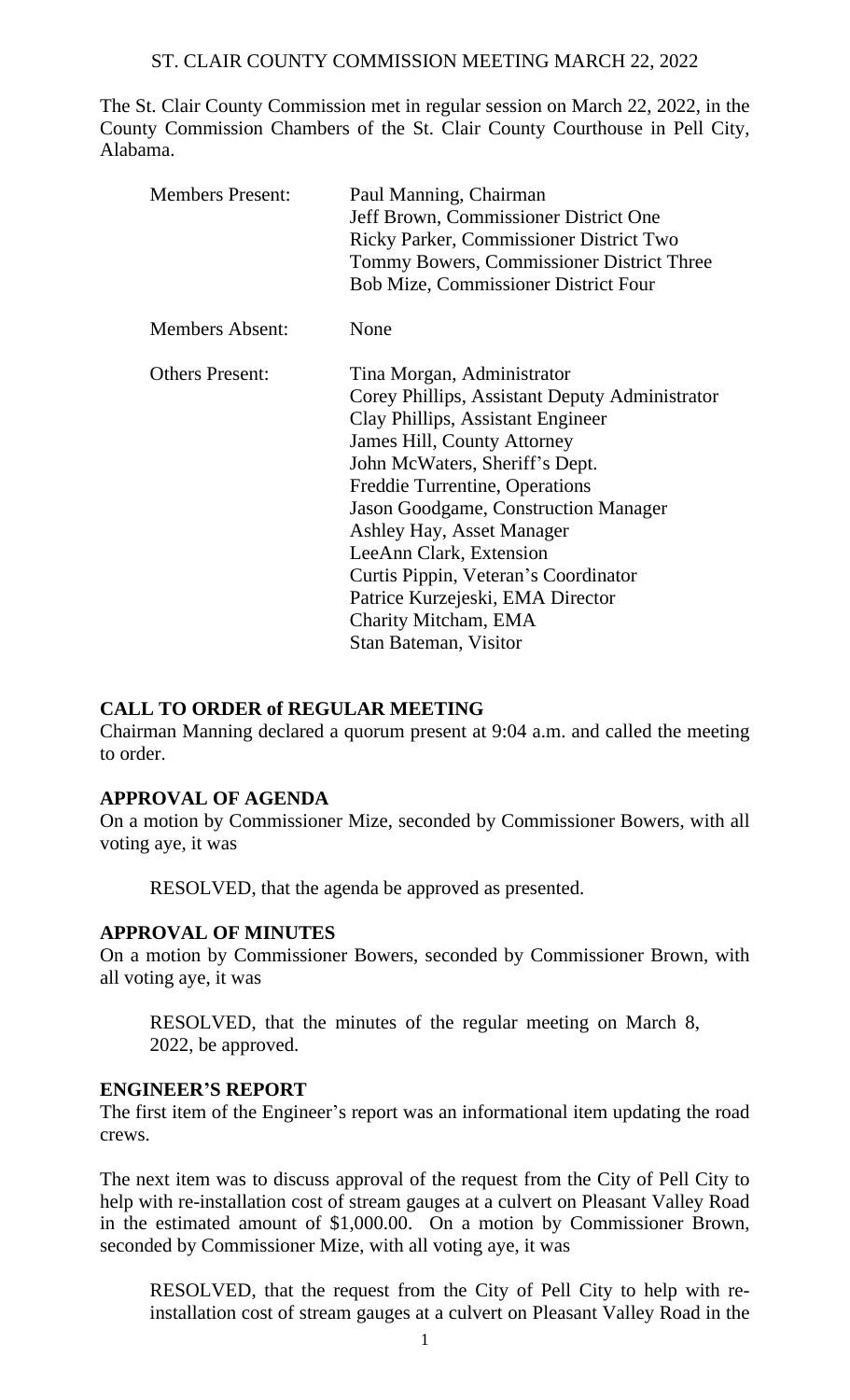estimated amount of \$1,000.00 is approved. (Document to be made a part of these minutes as Attachment #1)

The next item was to discuss approval of the request from Leeds Water Works to help with pipe installation cost on Kelly Creek Road. On a motion by Commissioner Parker, seconded by Commissioner Mize, with all voting aye, it was

RESOLVED, that the request from Leeds Water Works to help with pipe installation cost on Kelly Creek Road is approved. (Document to be made a part of these minutes as Attachment #2)

The next item was to discuss a Supplemental Agreement with Sain Associates for extra work that is having to be done on Intersection Improvement Project on US 411 at Saine Road. On a motion by Commissioner Parker, seconded by Commissioner Bowers, with all voting aye, it was

RESOLVED, that a Supplemental Agreement with Sain Associates for extra work to be done on Intersection Improvement Project on US 411 at Saine Road is approved. (Agreement to be made a part of these minutes as Attachment #3)

The next item was to discuss approval of an agreement with Sain Associates for the Preliminary Engineering of the ATRIP II Project on US 411 & Kerr Road Intersection in the estimated amount of \$217,700.00 to be paid over two budget years. On a motion by Commissioner Parker, seconded by Commissioner Brown, with all voting aye, it was

RESOLVED, that an agreement with Sain Associates for the Preliminary Engineering of the ATRIP II Project on US 411 & Kerr Road Intersection in the estimated amount of \$217,700.00 to be paid over two budget years is approved. (Agreement to be made a part of these minutes as Attachment #4)

The next item was to discuss approval to send a letter of commitment for the purchase of six (6) 2023 Mack Dump Truck chassis from Nextran Truck Center in the FY2022-23 Budget year off the ACCA Joint Bid. On a motion by Commissioner Brown, seconded by Commissioner Bowers, with all voting aye, it was

RESOLVED, that approval to send a letter of commitment for the purchase of six (6) 2023 Mack Dump Truck chassis from Nextran Truck Center in the FY2022-23 Budget year off the ACCA Joint Bid is approved. (Letter to be made a part of these minutes as Attachment #5)

The next item was to discuss approval of a proposal from Tillman Consulting, LLC., to perform appraisals & reviews for needed Right-of-way to relocate Lakeview Canyon Road. On a motion by Commissioner Mize, seconded by Commissioner Parker, with all voting aye, it was

RESOLVED, that a proposal from Tillman Consulting, LLC., to perform appraisals & reviews for needed Right-of-way to relocate Lakeview Canyon Road is approved. (Proposal to be made a part of these minutes as Attachment #6)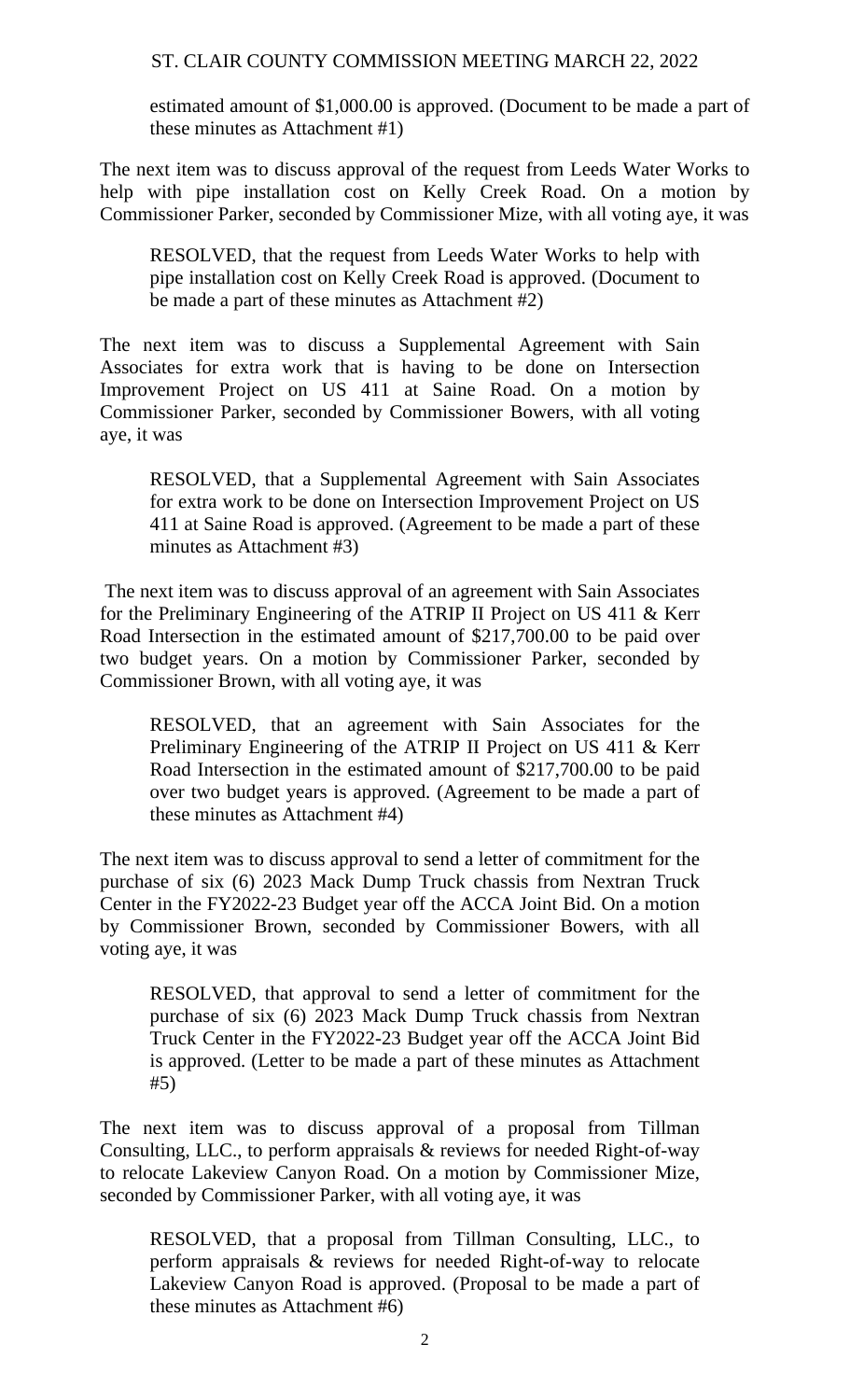# **ADMINISTRATOR'S REPORT**

The first item of the administrator's report was to discuss approving travel requests as presented in the work session. On a motion by Commissioner Parker, seconded by Commissioner Brown, with all voting aye, it was

RESOLVED, that the travel requests as presented in the work session are approved. (List to be made a part of these minutes as Attachment #7)

#### **COUNTY ATTORNEY'S REPORT**

Informational item: County Attorney, James Hill, notified the Commission that an A.G.'s opinion has been received related to using the Probate Judge's Special Indexing fund to do repairs to polling places.

## **OLD BUSINESS**

None

#### **NEW BUSINESS**

The first item of New Business was to discuss approval to create, post & hire a casual employee for the arena. On a motion by Commissioner Bowers, seconded by Commissioner Parker, with all voting aye, it was

RESOLVED, that to create, post  $\&$  hire a casual employee for the arena is approved. (Job description to be made a part of these minutes as Attachment #8)

The next item was to discuss amending the Veteran's Outreach Program budget in the amount of \$13,950.00 that will bring the total 21/22 budget to \$58,950.00 annually. Auburn University recently approved Curtis Pippin's position to be reclassified from part-time to full-time with benefits and reclassified the job description to Extension Administrator, Outreach Program II, which is a full-time exempt level status. On a motion by Commissioner Mize, seconded by Commissioner Parker, with all voting aye, it was

RESOLVED, that amending the Veteran's Outreach Program budget in the amount of \$13,950.00 that will bring the total 21/22 budget to \$58,950.00 annually. Auburn University recently approved Curtis Pippin's position to be reclassified from part-time to full-time with benefits and reclassified the job description to Extension Administrator, Outreach Program II, which is a full-time exempt level status is approved. (Amended agreement to be made a part of these minutes as Attachment #9)

The next item was to discuss approval to rescind Curtis Pippin's employment contract with the County from the October 12, 2021, Commission meeting, due to Auburn University/Alabama Cooperative Extension System (Veteran's Outreach Program) changing his status to full-time. On a motion by Commissioner Parker, seconded by Commissioner Bowers, with all voting aye, it was

RESOLVED, that rescinding Curtis Pippin's employment contract with the County from the October 12, 2021, Commission meeting, due to Auburn University/Alabama Cooperative Extension System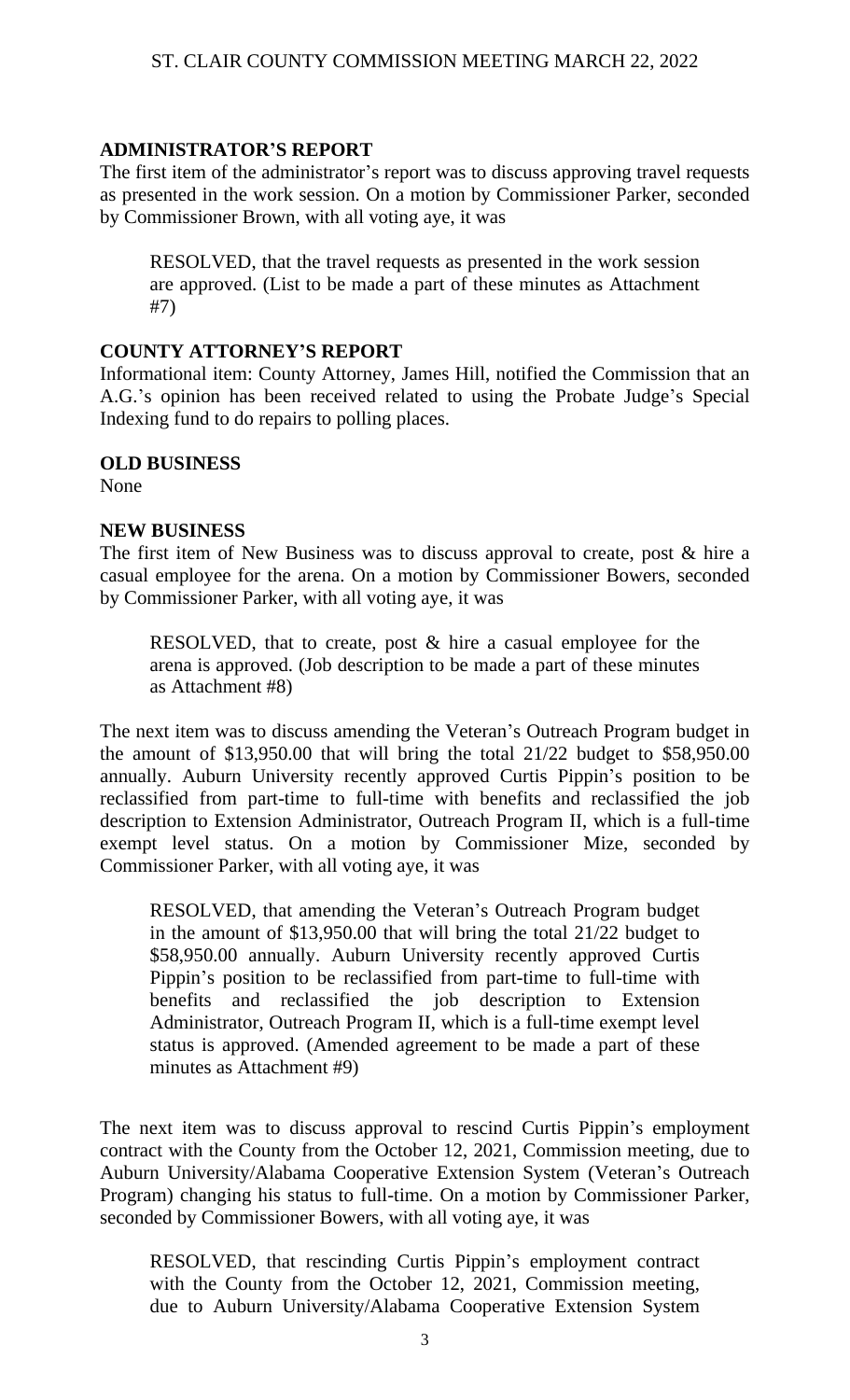(Veteran's Outreach Program) changing his status to full-time is approved.

The next item was to discuss approval of the request of Janet Smith, Public Transportation Director, for approval of FY22 Certifications and Assurances for Federal Transit Administration Assistance. On a motion by Commissioner Parker, seconded by Commissioner Bowers, with all voting aye, it was

RESOLVED, that the request of Janet Smith, Public Transportation Director, for approval of FY22 Certifications and Assurances for Federal Transit Administration Assistance is approved. (Document to be made a part of these minutes as Attachment #10)

The next item was to discuss implementing a new password reset policy in accordance with the new audit that is upcoming for counties. On a motion by Commissioner Mize, seconded by Commissioner Bowers, with all voting aye, it was

RESOLVED, that implementing a new password reset policy in accordance with the new audit that is upcoming for counties is approved. (Policy to be made a part of these minutes as Attachment #11)

The next item was to discuss approval of the request of Roddy Wolfe, Property Manager, to pay an invoice #6645 without a purchase order to Basesix in the amount of \$250.00 for work on the fire alarm panel in the Ashville jail. On a motion by Commissioner Bowers, seconded by Commissioner Parker, with all voting aye, it was

RESOLVED, that the request of Roddy Wolfe, Property Manager, to pay an invoice #6645 without a purchase order to Basesix in the amount of \$250.00 for work on the fire alarm panel in the Ashville jail is approved.

The next item was to discuss approval of the request of Roddy Wolfe, Property Manager, to pay an invoice #7440 without a purchase order to Basesix in the amount of \$624.00 for annual monitoring of the Ashville jail fire alarm system. On a motion by Commissioner Mize, seconded by Commissioner Parker, with all voting aye, it was

RESOLVED, that the request of Roddy Wolfe, Property Manager, to pay an invoice #7440 without a purchase order to Basesix in the amount of \$624.00 for annual monitoring of the Ashville jail fire alarm system is approved.

The next item was to discuss the approval of the request of Ashley Hay, Asset Manager, to pay an invoice without a purchase order to Superior Sewer & Septic in the amount of \$1,600.00 due to an emergency during a week-end event at the Arena. On a motion by Commissioner Brown, seconded by Commissioner Parker, with all voting aye, it was

RESOLVED, that the request of Ashley Hay, Asset Manager, to pay an invoice without a purchase order to Superior Sewer & Septic in the amount of \$1,600.00 due to an emergency during a week-end event at the Arena is approved.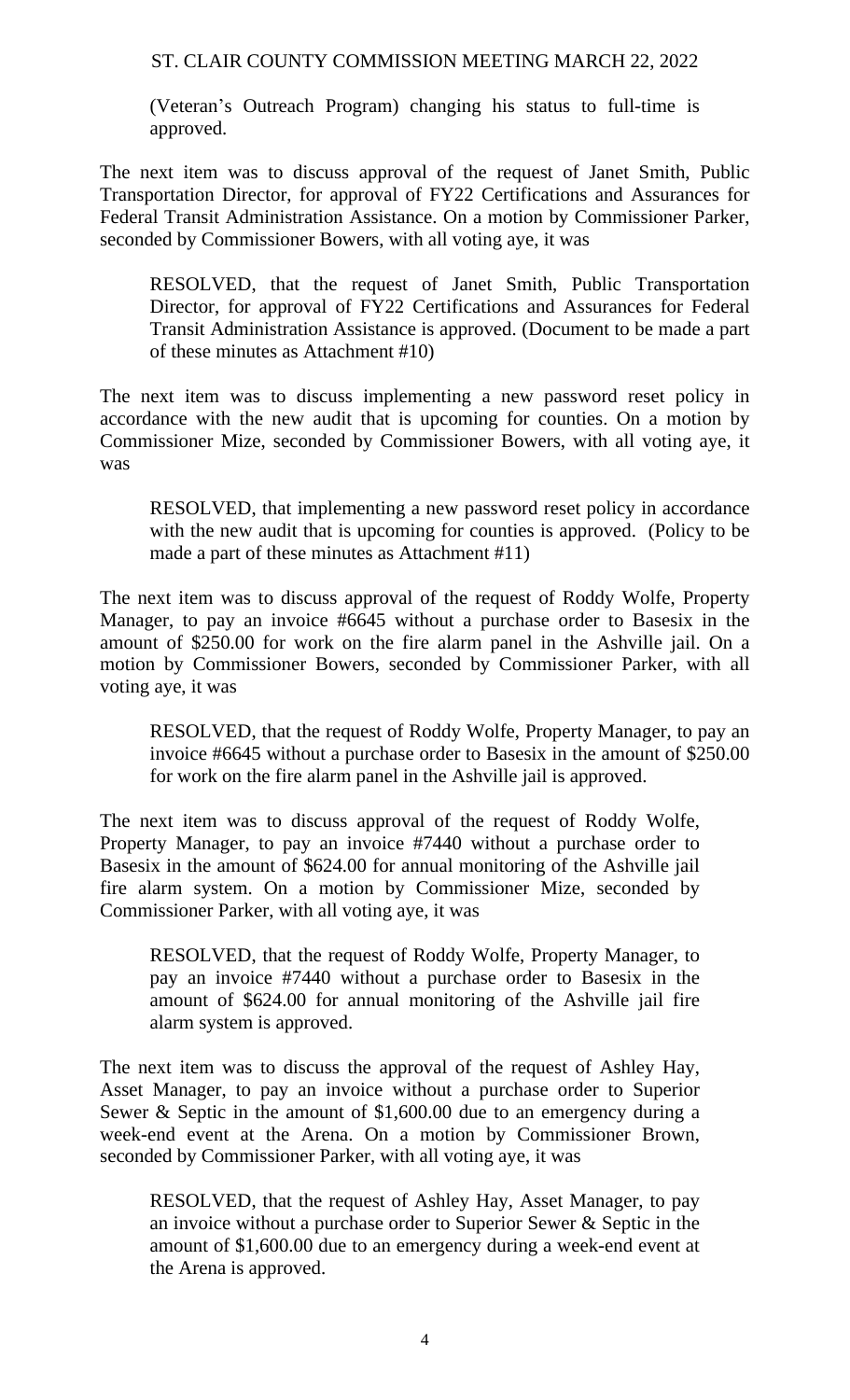The next item was to discuss approval of the request of Ashley Hay, Asset Manager, to contract with Cintas for cleaning products & sanitizing the restrooms at the Arena & Marina in the estimated amount of \$365.90 per month. On a motion by Commissioner Brown, seconded by Commissioner Bowers, with all voting aye, it was

RESOLVED, that of the request of Ashley Hay, Asset Manager, to contract with Cintas for cleaning products & sanitizing the restrooms at the Arena & Marina in the estimated amount of \$365.90 per month. is approved. (Contract to be made a part of these minutes as Attachment #12)

Informational item to be recorded in the minutes: Kristy Sweatt was hired into the vacant Revenue clerk contract position, starting date March 14, 2022.

# **Board Appointments**

None

The next item for discussion was to approve payment of the monthly bills. On a motion by Commissioner Mize seconded by Commissioner Parker, with all voting aye, it was

RESOLVED, that the monthly bills be approved for payment with the exception of those that are questioned by the Commission before the close of business today.

There being no further business, the meeting adjourned, subject to call, at approximately 9:18 a.m. On a motion by Commissioner Parker, seconded by Commissioner Brown, with all voting aye.

{SIGNATURE PAGE TO FOLLOW}